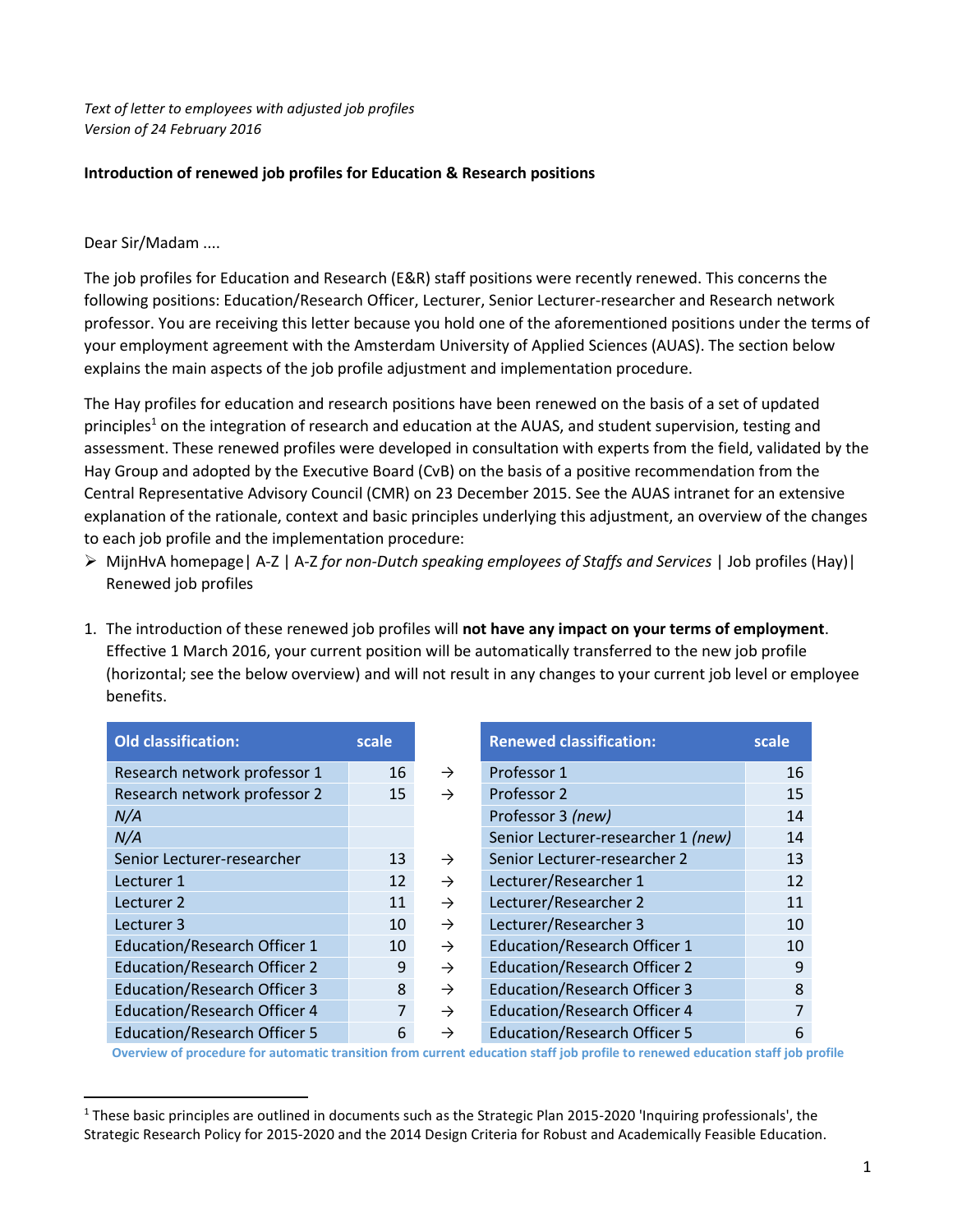As the above diagram illustrates, the *Lecturer* job profile has been changed to *Lecturer/Researcher.* This adjustment was prompted by the need to further integrate education and research. Lecturer/Researchers whose main focus is research must always spend a certain amount of time education. Lecturer/Researchers whose main focus is education are not necessarily required to spend time on research activities. However, they will be expected to contribute to the elaboration of evidence based learning in the curriculum to a greater or lesser extent, and may take part in applied research on a periodic basis. All positions comprise a mix of teaching, research and coordinating tasks. The renewed job profiles offer a framework for teaching staff career paths, with an emphasis on education, research or management.

Appointment on the newly introduced job levels 'Professor 3' and 'Senior Lecturer-researcher 1' is subject to approval of the Executive Board. The Professor 3 position will be accompanied with a special guided career path.

2. Introduction of the renewed job profiles will not require any reclassification: employees will not be assigned to new job categories. This means your supervisor will not conduct an assessment to determine whether your new job profile accurately reflects your actual position at the time of implementation. This will not be necessary, as the current and new job profiles are identical in terms the demands of each job level<sup>2</sup>. The below overview outlines the most important changes for each position.

| Old E&R job profiles<br>$\rightarrow$ adopted on basis of 2004-2008 situation |                                                                                                                                                  | <b>Renewed E&amp;R job profiles</b><br>$\rightarrow$ renewed to reflect 2015-2020 situation |                                                                                                                                                                        |  |
|-------------------------------------------------------------------------------|--------------------------------------------------------------------------------------------------------------------------------------------------|---------------------------------------------------------------------------------------------|------------------------------------------------------------------------------------------------------------------------------------------------------------------------|--|
|                                                                               | Research conducted as a part of the Lecturer<br>and Senior Lecturer-researcher (SLR)<br>positions has been included as a minor job<br>component. | ➤                                                                                           | Research, conducted alongside teaching<br>activities, has been included as primary<br>process and further elaborated in four<br>education and research staff profiles. |  |
|                                                                               | Education provided as a part of the Professor<br>position has been included as a minor job<br>component.                                         | ➤                                                                                           | Education has been more thoroughly<br>integrated into the Professor position in the<br>various performance areas.                                                      |  |
|                                                                               | Testing and assessment summarily included<br>in Lecturer and Senior Lecturer-researcher<br>positions                                             | ➤                                                                                           | Testing and assessment is now included more<br>explicitly, in accordance with AUAS and<br>nationwide higher professional education<br>sector agreements.               |  |
|                                                                               | Performance area: 'old style' academic<br>career counselling                                                                                     | ≻                                                                                           | Performance area: 'new style' student<br>counselling                                                                                                                   |  |
|                                                                               | Professor position comprises two levels                                                                                                          | ➤                                                                                           | Professor position now comprises three levels,<br>with new level 3 'Assistant professor' (scale<br>14)                                                                 |  |
|                                                                               | Senior Lecturer-researcher position<br>comprises one level                                                                                       | ➤                                                                                           | Senior Lecturer-researcher position now<br>comprises two levels (new level 1 in scale 14)                                                                              |  |

**Overview of key changes to the renewed Education & Research job profiles**

l

 $<sup>2</sup>$  The new job profiles have been weighted and validated by the Hay Group on the basis of the Hay method, in accordance</sup> with the job classification system for universities of applied sciences outlined in the Employment Agreement for the Higher Professional Education Sector (cao-hbo).